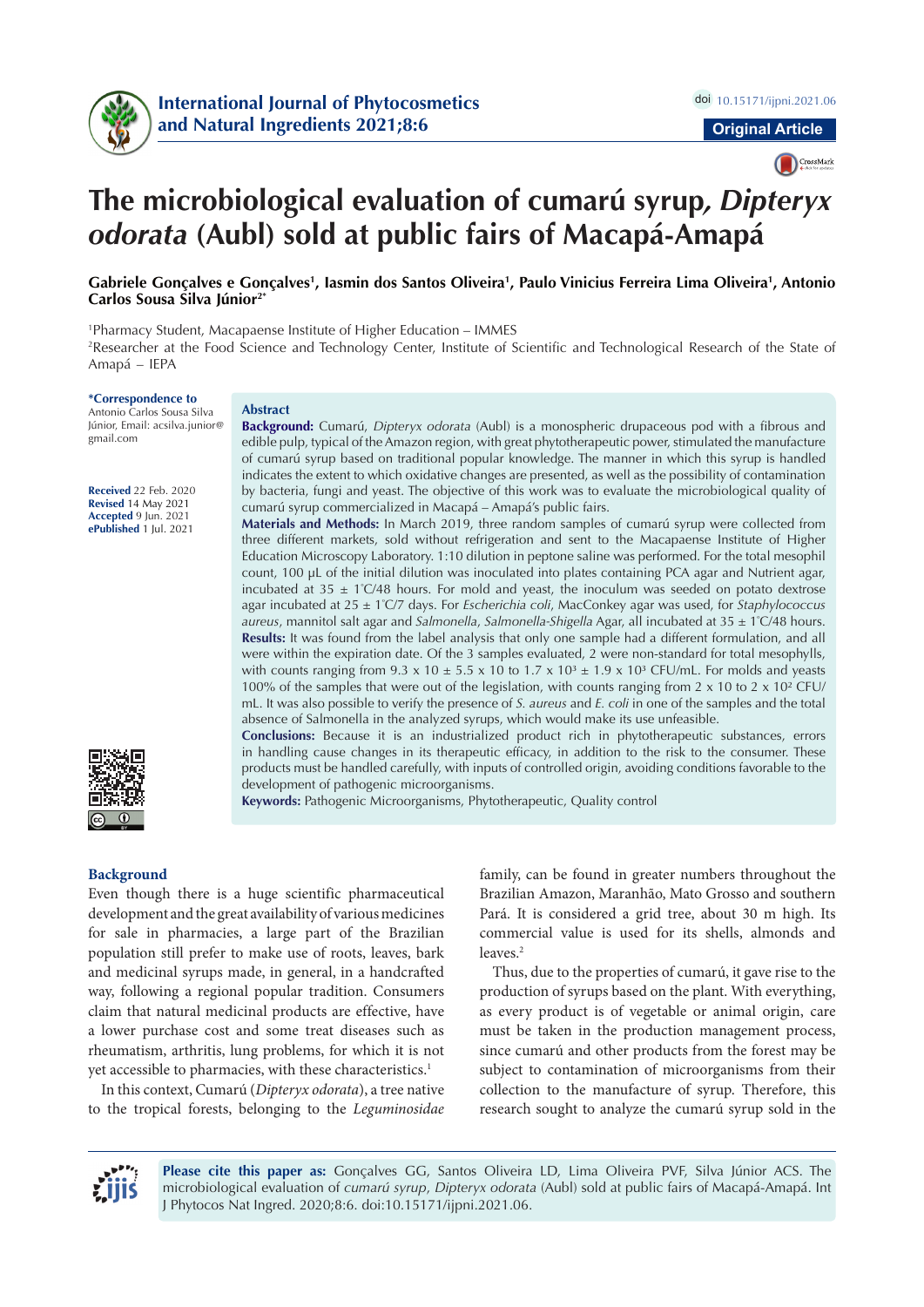city of Macapá,<sup>3</sup> to know the presence, quantity, and which microorganisms are these.

### **Materials and Methods**

This study is a microbiological investigation of cumarú syrup analyzed by academics of the third semester of the Pharmacy course of the Macapaense Institute of the Best Higher Education-IMMES, since a qualitative and quantitative analysis based on culture media was made.

The collection of samples at the base of the cumarú plant was collected from three public fairs in Macapá, which were located in the following neighborhoods: Novo horizonte, Buritizal and Centro, from March 9 to 11, 2019, totaling 3 randomly selected samples that were sent to the microscopy laboratory of IMMES. The initial dilution was 1 g of each sample analysed and the samples were placed in three test tubes containing 9 mL of protonated water.

The three dilutions of each sample were used for the standard total mesophilic count, and with the aid of a Pasteur pipette was introduced on the surface of the petri dishes sequentially containing PCA agar and Nutrient agar. The swab had to pass through the ends of the plates making circular movements so that all the sample was distributed over all the plates, these were sequentially incubated at 35°C for 48 hours. After this period, the colonies were counted, summed and checked if they complied with the standard of the Brazilian Pharmacopoeia for aqueous oral product in the TAMC column.

The test for the determination of moulds and yeasts was done by the incorporation of 100 mL of the initial dilution to a plate containing potato dextrose agar, staying in the greenhouse for 7 days. Following the same method, it was made for *Escherichia coli* in a petri dish containing MacConkey agar, which was incubated for 48 hours at 35°C, being later applied for its confirmation the deep biting technique.

For the determination of *Salmonella* and *Staphylococcus* test tubes containing sequentially 1 g of the sample and 9 mL of Rappaport Vassiliadis Soya and brain heart infusion (BHI) broth incubated for 24 hours at 35°C were used, and subsequently the streaking technique was used by depletion on plates with MacConkey agar and *Salmonella-Shigella* agar. The data processing and analysis were performed and verified by three research teams, accompanied by the corresponding author (A.C.S.S.J.) and the Excel program was used for the construction of the table.

# **Results and Discussion**

Microbial contamination of pharmaceuticals, cosmetics and herbal medicines can come from various sources due to the complexity of the production processes.<sup>4</sup> In this research, the microbiological test applied to the herbal medicine is a viable and appropriate technique<sup>5</sup> to verify the presence/absence of microorganisms, from such technique will be presented and discussed the results obtained from the samples used.

## Microbiological Analysis

In total mesophiles as presented in [Table 1](#page-1-0) of the three samples evaluated two were not in accordance with Table 2 (Brazilian Pharmacopoeia, 2010) presenting elevated colonies from  $8 \times 10^2$  to  $1.7 \times 10^3$  CFU/mL. These results were similar to those observed by the author Fabiana Goncalves et al<sup>6,7</sup> who obtained an overall result in the microbiological analysis of herbal therapies, the presence of mesophylls highlighting that only two exceeded the microbial limit.

Of the samples evaluated 66.6%, the presence of *Staphylococcus* was not found in the plates containing MacConkey agar and Mannitol agar, due to the absence of colony ([Figure 1](#page-2-0)). According to Schlievert et al, Madigan et al, Veras et al quoted by Silva-Junior et al<sup>3</sup> *S. aureus* is the main representative of coagulase positive staphylococci, they are biologically active, producing several proteins, toxins and enzymes that have the capacity to cause food infections and/or intoxications.

In only one plate containing MacConkey were colonies

#### <span id="page-1-0"></span>**Table 1:**

| Critério de aceitabilidade para qualidade microbiológica de<br>formas de dose não estéril(Capítulo <1111>, Farmacopeia |                           |                           |                                                |  |  |
|------------------------------------------------------------------------------------------------------------------------|---------------------------|---------------------------|------------------------------------------------|--|--|
| Rotas de<br>Administração                                                                                              | TAMC - UFC/g ou<br>UFC/mL | TYMC - UFC/g ou<br>UFC/mL | Ausência de<br>microrganismos<br>específicos   |  |  |
| Oral (não aquoso)                                                                                                      | 10 <sup>3</sup>           | 10 <sup>2</sup>           | $E$ coli                                       |  |  |
| Oral (aquoso)                                                                                                          | 10 <sup>2</sup>           | 10 <sup>1</sup>           | $E$ coli                                       |  |  |
| Retal                                                                                                                  | 10 <sup>3</sup>           | 10 <sup>2</sup>           | Não designado                                  |  |  |
| Oromucosa                                                                                                              | 10 <sup>2</sup>           | 10 <sup>1</sup>           | S. aureus, P. aeruginosa                       |  |  |
| Gengival                                                                                                               | 10 <sup>2</sup>           | 10 <sup>1</sup>           | S. aureus, P. aeruginosa                       |  |  |
| Cutâneo                                                                                                                | 10 <sup>2</sup>           | 10 <sup>1</sup>           | S. aureus, P. aeruginosa                       |  |  |
| <b>Nasal</b>                                                                                                           | 10 <sup>2</sup>           | 10 <sup>1</sup>           | S. aureus, P. aeruginosa                       |  |  |
| Auricular                                                                                                              | 10 <sup>2</sup>           | 10 <sup>1</sup>           | S. aureus, P. aeruginosa                       |  |  |
| Vaginal                                                                                                                | 10 <sup>2</sup>           | 10 <sup>1</sup>           | S. aureus,<br>P.aeruginosa;Candida<br>albicans |  |  |

**Source:** Farmacopeia Brasileira.

#### **Table 2.** General Results

| <b>Total Mesophiles</b>         | 1F         | 2F       | 3F         |
|---------------------------------|------------|----------|------------|
|                                 | 720        | 20       | 70         |
|                                 | 700        | 70       | 20         |
|                                 | 730        | 170      | 4560       |
|                                 | 1030       | 110      | 2080       |
|                                 | 795        | 92.5     | 1682.5     |
|                                 | 136.1066   | 54.94315 | 1857.557   |
| Moulds and yeasts<br>(Figure 3) | 200        | 20       | 40         |
| Staphylococcus                  | <b>Neg</b> | Pos      | <b>Neg</b> |
| F. coli                         | <b>Neg</b> | Pos      | <b>Neg</b> |
| Salmonella                      |            |          |            |

**Source**: Data obtained from microbiological analyses.<sup>8-11</sup>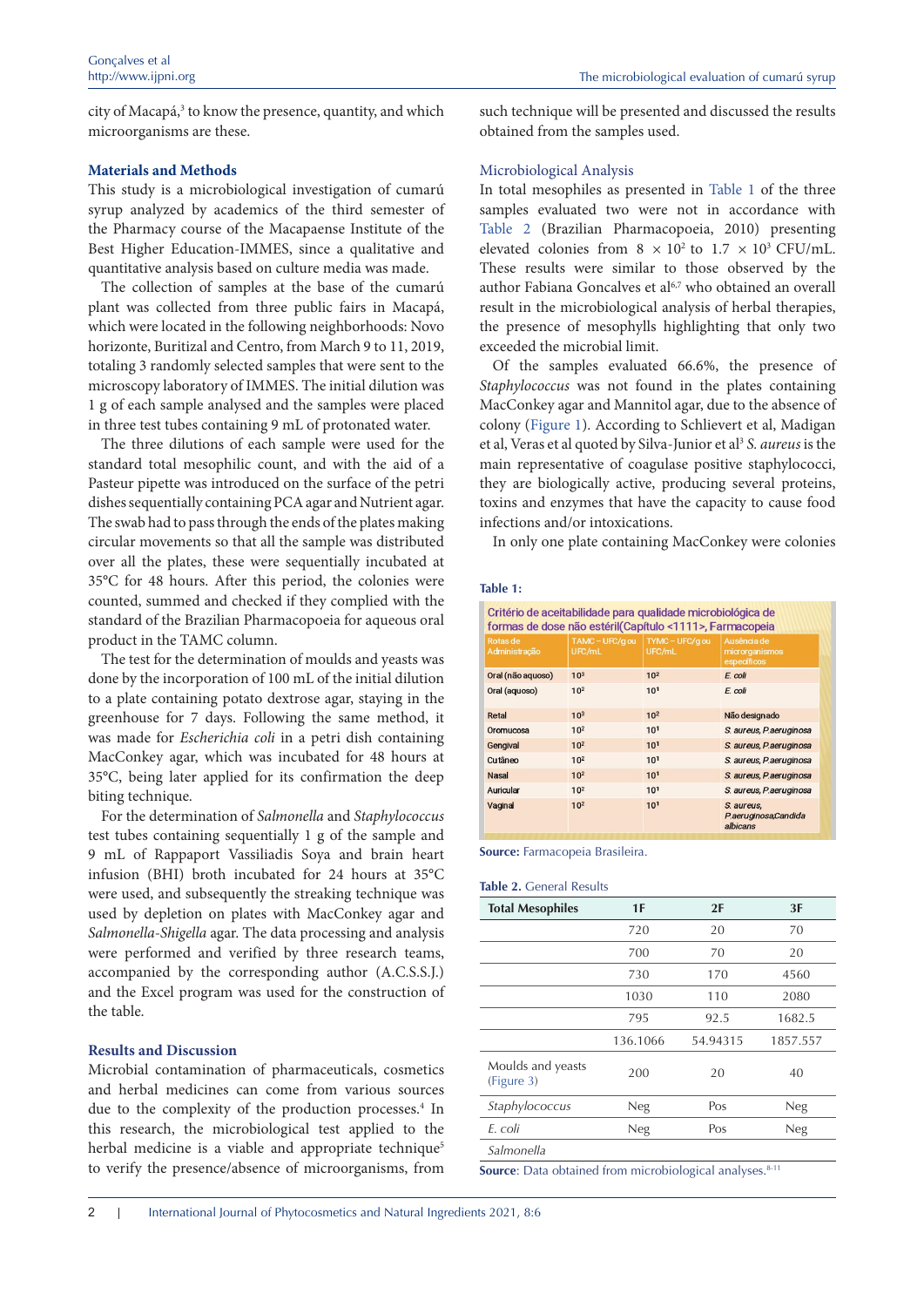

**Figure 1.** *Staphylococcus* Colony.

<span id="page-2-0"></span>

**Figure 2.** *Escherichia coli* Identification.

<span id="page-2-2"></span>

**Figure 3.** Mould and Yeast Register Corresponding to Sample 1.

<span id="page-2-1"></span>with reddish characteristics similar to the microorganism *E. coli* observed [\(Figure 2](#page-2-2)), which was later confirmed to be present by a change in colour and rupture of the culture medium contained in the test tube. And among the most relevant general aspects observed in this work are that 100% of the samples tested on the plate containing *Salmonella-Shigella* Agar were found to be Salmonellafree, due to the lack of colony growth.

The molds and yeasts developed in variations in the plates containing potato dextrose agar, which according to Maria Cecilia this group fits the class of microorganisms that are not able to transmit health risks directly, as

reported by International Commission on Microbiological Specifications for Foods.

In a general analysis of the results obtained, it is also shown that only one sample obtained the presence of a pathogenic microorganism, which is unsuitable for consumption, a microbiological quality control is of utmost importance to prevent possible degrees of contamination of such a herbal product, ensuring greater safety and quality for the consumer population.

#### **Conclusions**

The results acquired in the analysis point to errors in the management process in the manufacture of the product, even in trade fairs, where it is sold. Among the aspects of the results and necessary highlighting the great importance that the cumarú syrup, for being an industrialized product, rich in phytotherapeutic substances, must be produced in a properly hygienized environment, manipulated by people capable in the manufacture who carry out the production in a carefully correct way, with sterile materials, as well as the product already ready, must be provided with an ideal thermal conditioning, in order to avoid favorable conditions in the development of microorganisms that harm their quality.<sup>8,9</sup> Cumarú syrup is consumed by a large number of citizens in the city, which can compromise the health of the population.

It should be noted that this study aims to provide useful information to the local population on the possible risks of contamination of microorganisms that cumarú syrup may suffer, in the same way that it informs producers and traders of the care needed to be used both in the production process and its sale; in order to seek to guarantee the quality and the desired effects of the product, without any complication that any microorganism may cause.

# **Competing Interests**

None.

#### **Acknowledgements**

The authors would like to thank the teacher of the Macapaense Institute of Higher Education Antonio Carlos Souza da Silva Júnior and the coordination of the Pharmacy Course, for the guidance and assistance to the research.

#### **Founding Sources**

None.

#### **References**

- 1. Shanley P, Medina G. F*ruit Trees and Plants Useful in Amazonian Life.* Cifor; 2018.
- 2. Clay JW, Sampaio PTB, Clement CR. A*mazonian Biodiversity: Examples and Strategies for Use.* Manaus: Ministry of Science and Technology, National Institute of Amazonian Research; 2000.
- 3. Júnior-Silva. Antimicrobial Resistance Profile of Staphylococcus aureus isolated cheese commercialized in Public Fair of the city of Macapá, AP. Hig Aliment. 2017;